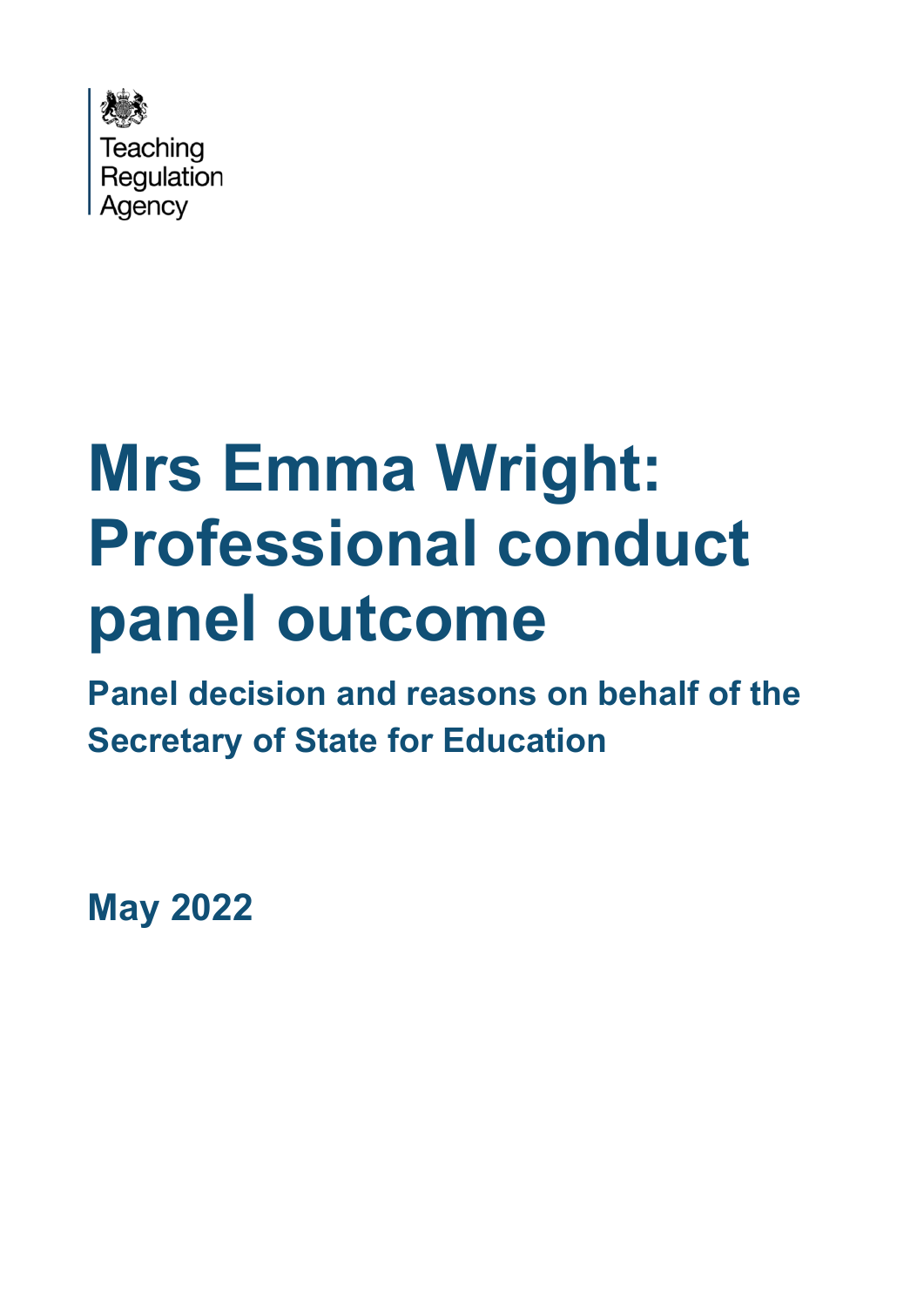# **Contents**

| Introduction                                             | 3               |
|----------------------------------------------------------|-----------------|
| Allegations                                              | $\overline{4}$  |
| Preliminary applications                                 | 5               |
| Summary of evidence                                      | 6               |
| <b>Documents</b>                                         | 6               |
| <b>Witnesses</b>                                         | 6               |
| Decision and reasons                                     | 6               |
| Findings of fact                                         | $\overline{7}$  |
| Panel's recommendation to the Secretary of State         | 12 <sub>2</sub> |
| Decision and reasons on behalf of the Secretary of State | 15              |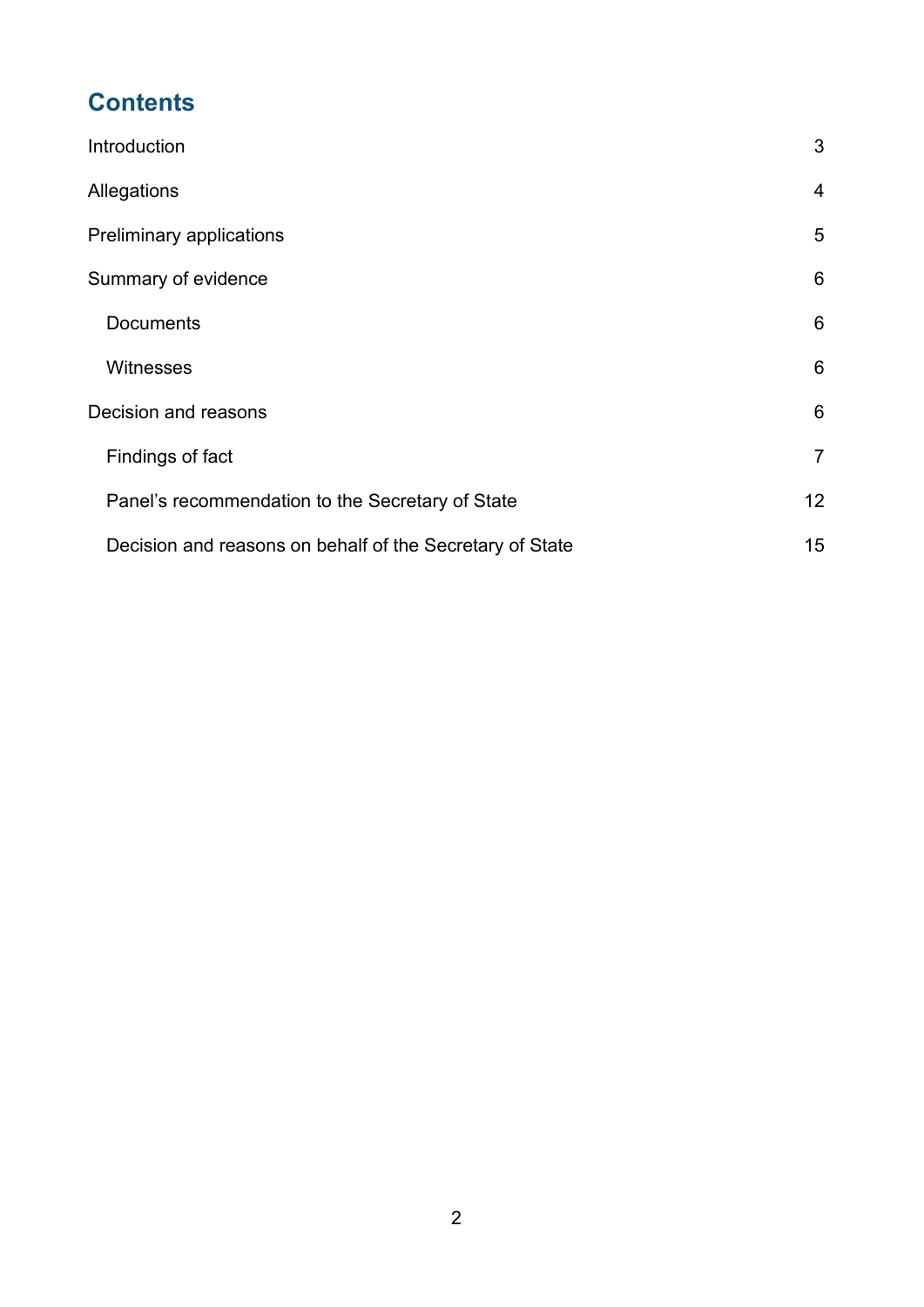#### **Professional conduct panel decision and recommendations, and decision on behalf of the Secretary of State**

| Teacher:                | Mrs Emma Wright                          |
|-------------------------|------------------------------------------|
| Teacher ref number:     | 03/65864                                 |
| Teacher date of birth:  | 27 June 1980                             |
| <b>TRA reference:</b>   | 17746                                    |
| Date of determination:  | 20 May 2022                              |
| <b>Former employer:</b> | Huxlow Science College, Northamptonshire |

## <span id="page-2-0"></span>**Introduction**

A professional conduct panel ("the panel") of the Teaching Regulation Agency ("the TRA") convened on 17 May 2022 at The Ramada Hotel and Suites by Wyndham, The Butts, Coventry, CV1 3GG, to consider the case of Mrs Wright.

The panel members were Mr Maurice McBride (lay panellist – in the chair), Ms Shabana Robertson (lay panellist) and Ms Beverley Williams (teacher panellist).

The legal adviser to the panel was Miss Sarah Price of Blake Morgan solicitors.

The presenting officer for the TRA was Miss Sherelle Appleby of Browne Jacobson solicitors.

Mrs Wright was present and was represented by Mr Nicholas Kennan of Cornwall Street Chambers instructed by Ms Sharon Liburd of the National Education Union.

The hearing took place in public and was recorded.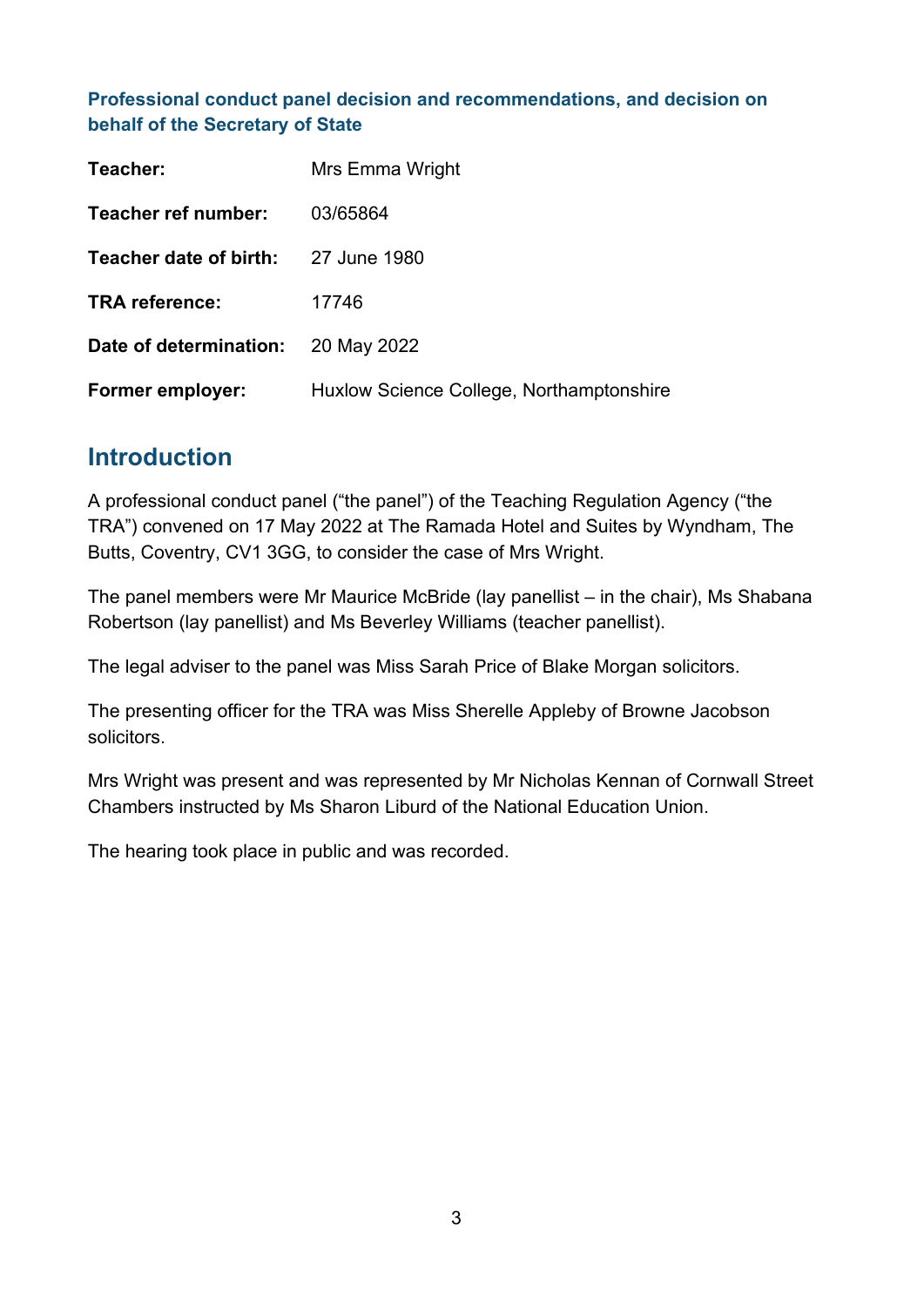# <span id="page-3-0"></span>**Allegations**

The panel considered the allegation(s) set out in the notice of proceedings dated 21 March 2022.

It was alleged that Mrs Wright was guilty of unacceptable professional conduct and/or conduct that may bring the profession into disrepute, in that:

1. She permitted and/or failed to prevent one or more VCert Art pupils during the academic years 2016/2017 and/or 2017/2018:

a. to produce and or submit photographs and/or re-renderings depicting one or more pupils and/or young people:

i. wearing only underwear;

ii. holding cigarette(s) and/or alcohol container(s);

iii. with their hands covering their otherwise naked breasts;

iv. with alcohol container(s) covering their otherwise naked breasts;

v. posing with their hand inside their underwear and/or in a pose which simulated masturbation.

b. to base their work on one or more artists without:

i. updating the relevant teaching plans and/or schemes of work;

ii. otherwise informing and/or obtaining approval from her line manager;

iii. properly notifying the school and/or pupils and/or parents that the course material was sexual in nature.

2. She permitted and/or failed to prevent one or more pupils from;

a. accessing school computing equipment which was logged in to her personal school account;

b. viewing material stored on her personal staff area;

c. uploading and/or storing material in her personal staff area including photographs and/or videos of one or more pupils and/or young people:

i. displaying offensive hand gestures, including whilst wearing school uniform;

ii. exposing their torso whilst wearing school uniform;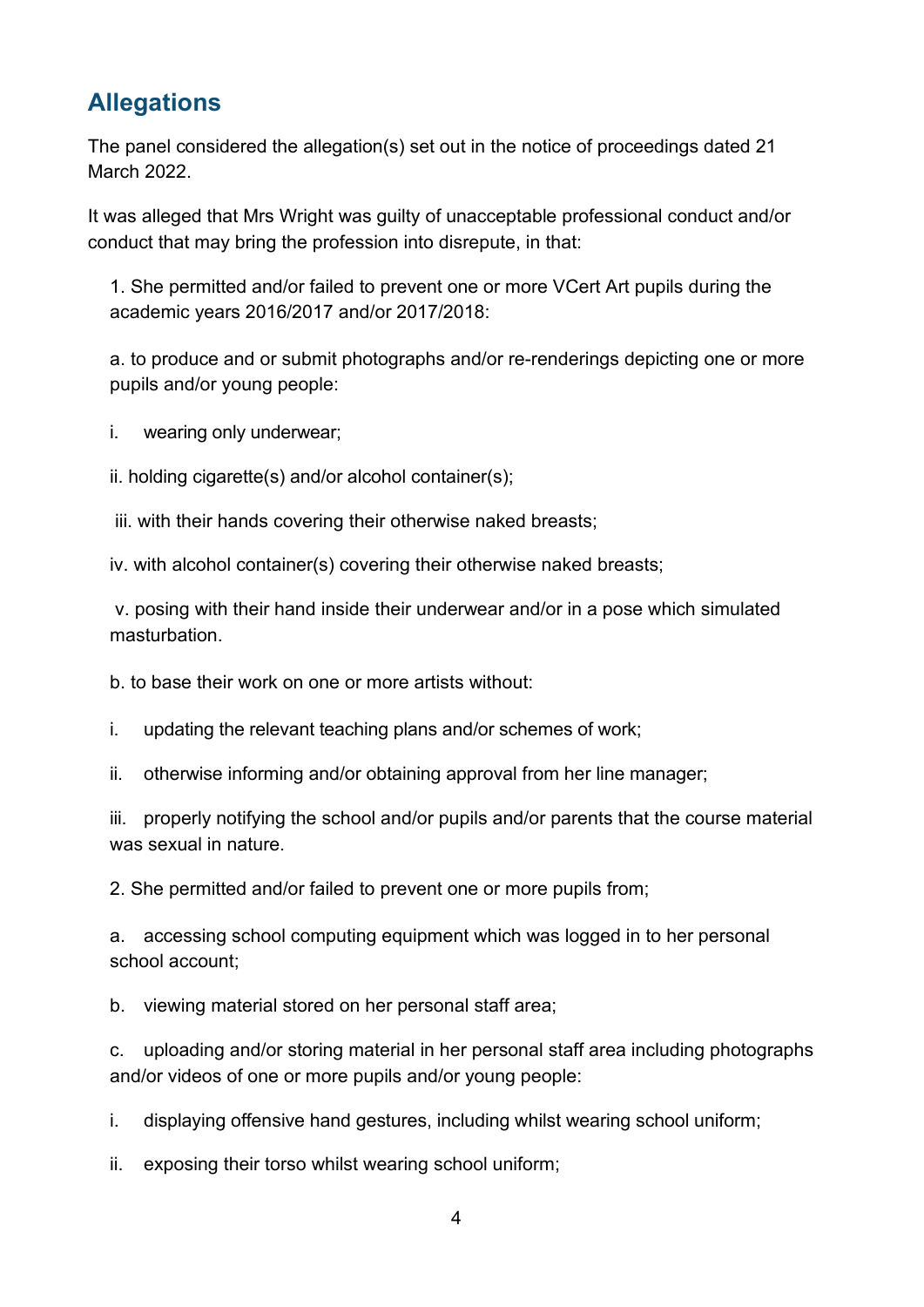- iii. posing with open alcohol container(s);
- iv. smoking cigarette(s) including whilst in school uniform;
- v. posing in swimwear.

3. Following her alleged conduct at Allegations 1 and/or 2 above coming to the school's attention she:

a. removed Art coursework material from the school site;

b. failed to maintain the confidentiality of the school's investigation into her conduct.

4. Her conduct as may be found proven at Allegation 3 above was dishonest and/or lacked integrity.

Mrs Wright admitted allegation 2 in its entirety, and allegation 3b. Mrs Wright did not admit that her conduct amounted to unacceptable professional conduct and/or conduct that may bring the profession into disrepute.

## <span id="page-4-0"></span>**Preliminary applications**

There were no preliminary applications.

Following the conclusion of the TRA's case, but before the Teacher's case was opened, the panel heard an application for the TRA to call a third witness, Individual A [REDACTED]. The TRA had initially intended to call this witness, but at the time of closing its case, it was understood that Individual A [REDACTED] was unable to attend to give oral evidence. However, Individual A [REDACTED] attended the hearing on the second day and was willing to give evidence. The panel determined that it would benefit from hearing evidence from the witness, that this would not cause prejudice to the teacher and that it was in the interests of justice to hear from the witness. Therefore, the panel granted the TRA's application.

During the proceedings, the panel heard an application made on behalf of the teacher to admit some additional documents, comprising of a letter from NSEAD and a checklist for introducing sensitive subject and issue-based work. This application was not opposed. The panel heard and accepted legal advice on this application. The panel determined that it was in the interests of a fair hearing for the documents to be admitted. The application was granted.

# <span id="page-4-1"></span>**Summary of evidence**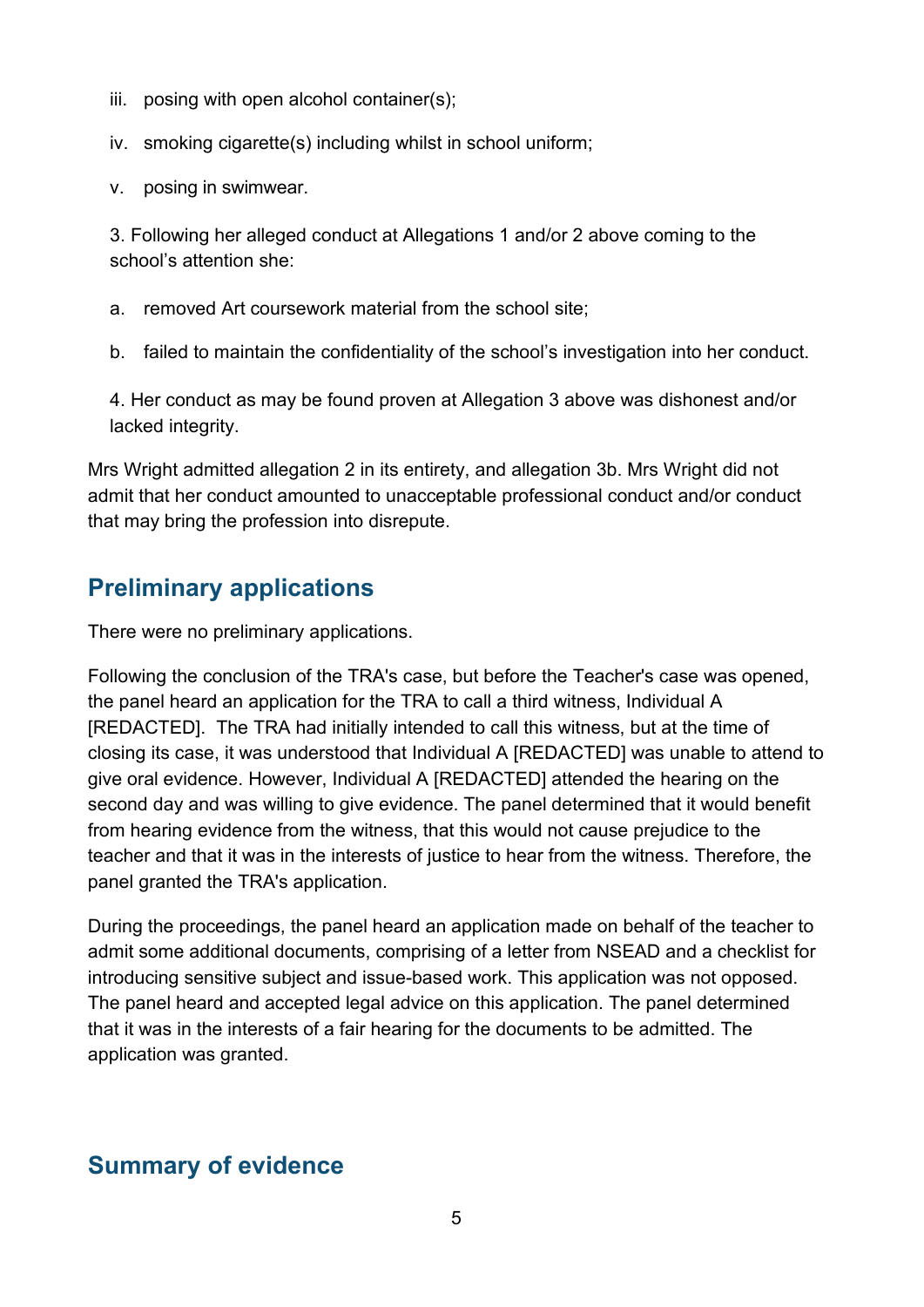### <span id="page-5-0"></span>**Documents**

In advance of the hearing, the panel received a bundle of documents which included:

Section 1: Correspondence – pages 9 to 16

Section 2: Teaching Regulation Agency Evidence – pages 18 to 601

Section 3: Teacher Evidence – pages 603 to 744

Additional documents:

- Letter from NSEAD pages 745-746
- A checklist for introducing sensitive subject and issue-based work pages 747- 748.

The panel members confirmed that they had read all of the documents within the bundle, in advance of the hearing and the additional documents that the panel decided to admit.

#### <span id="page-5-1"></span>**Witnesses**

The panel heard oral evidence from the following witnesses called on behalf of the TRA (roles are those held by the witnesses at the School, at the time of the incident in question):

- Individual B [REDACTED];
- Individual C [REDACTED];
- Individual A [REDACTED].

The panel heard oral evidence from the following witnesses called on behalf of the teacher:

- Mrs Emma Wright (the teacher):
- Individual D [REDACTED].

## <span id="page-5-2"></span>**Decision and reasons**

The panel announced its decision and reasons as follows:

Mrs Wright had been employed at Huxlow Science College ("the School") since September 2004 as an art teacher. On 14 December 2017, during internal moderation of a number of year 11 student art portfolios, inappropriate photographs and artwork within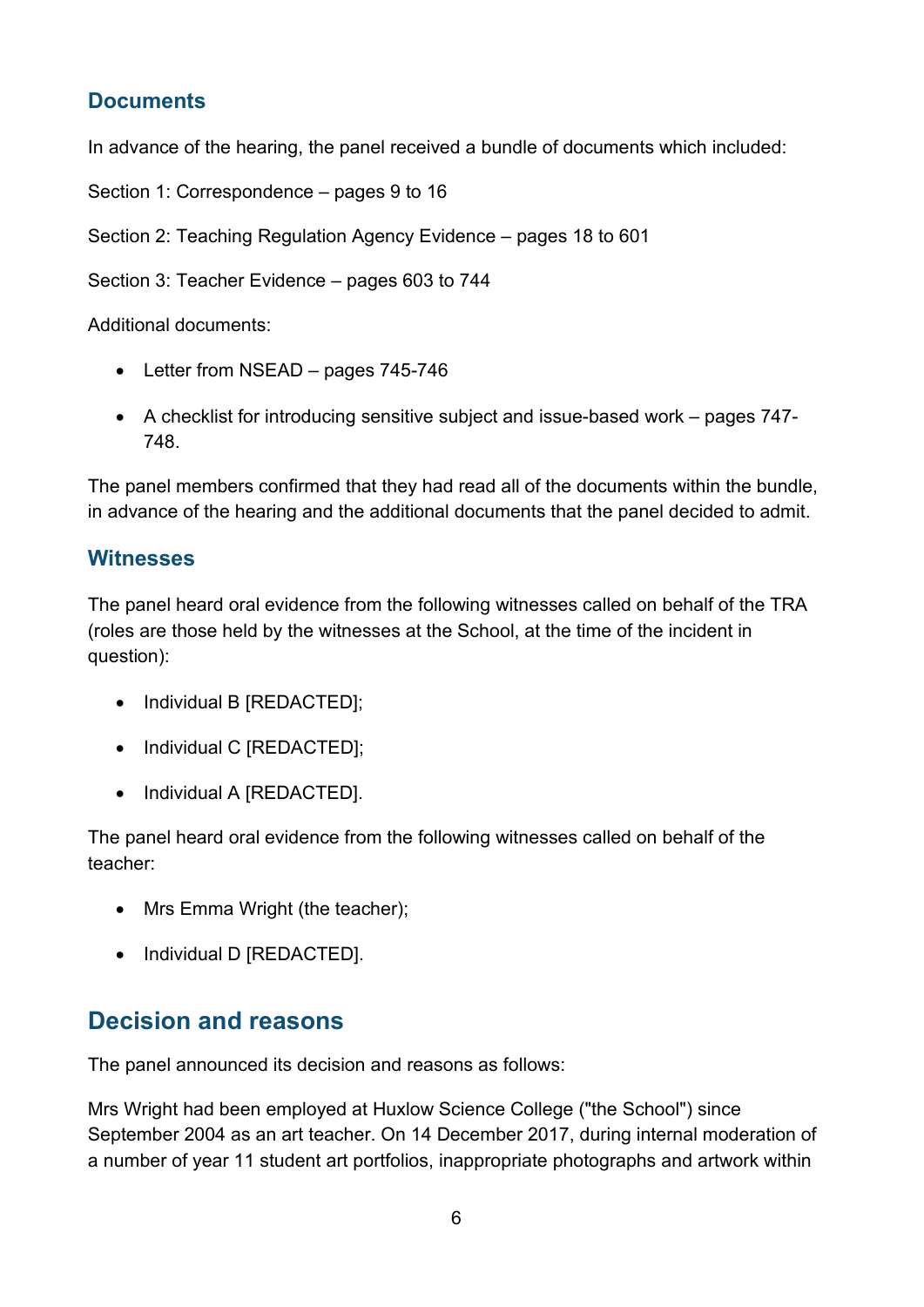those portfolios were discovered by the Head of Design Technology. The concerns were reported and the Deputy Head Teacher, Individual C [REDACTED], was asked to undertake an investigation. Following the internal investigation, the School held disciplinary proceedings that resulted in Mrs Wright's dismissal. The TRA received a referral from the School dated 26 September 2018.

## <span id="page-6-0"></span>**Findings of fact**

The panel heard live evidence from a number of witnesses. The panel considered all of the witnesses to be credible. The panel took in to account the fact that Mrs Wright was of good character when considering her credibility as a witness and her propensity to act as alleged. The panel heard and accepted the legal advice.

The findings of fact are as follows:

**1. You permitted and/or failed to prevent one or more VCert Art pupils during the academic years 2016/2017 and/or 2017/2018:**

**a. to produce and or submit photographs and/or re-renderings depicting one or more pupils and/or young people:**

- **i. wearing only underwear;**
- **ii. holding cigarette(s) and/or alcohol container(s);**
- **iii. with their hands covering their otherwise naked breasts;**
- **iv. with alcohol container(s) covering their otherwise naked breasts;**

#### **v. posing with their hand inside their underwear and/or in a pose which simulated masturbation.**

The panel was provided with the artwork that had been produced by the pupils. The panel found that the photographs included in the portfolios were as described in the particulars of the allegation set out at 1a i to v.

Mrs Wright told the panel that when she had introduced a new artist Individual E [REDACTED] to the pupils, she had not expected them to produce the photographs that were evidenced in the student's portfolios. The panel noted that during the School's suspension meeting, Mrs Wright had accepted that the artist she had introduced did do "*suggestive pictures",* but she told the students this did not mean for them to do suggestive pictures. Mrs Wright informed the panel that she had told the pupils that she did not expect them to be naked, but to use their arm, face, or something. During her evidence, Mrs Wright stated that art is a process. On balance, the panel determined that Mrs Wright would have seen the photographs that had been produced by the pupils before the final artwork had been produced.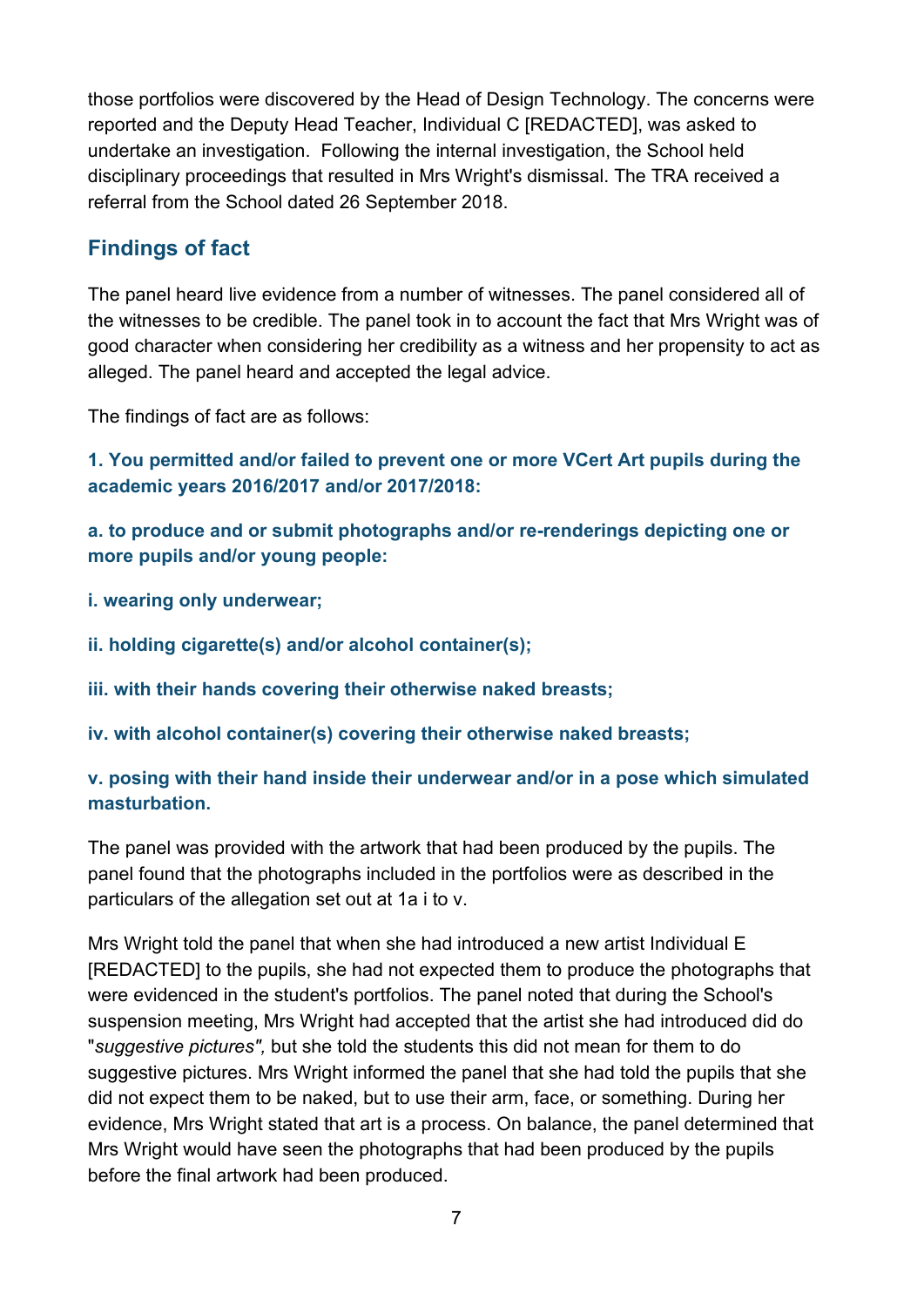The panel heard from Mrs Wright that on reflection she should have challenged the photographs and raised it with her line manager. Mrs Wright explained that there were a number of personal and work related factors that meant that she did not challenge the photographs at the time. The panel found that Mrs Wright had failed to give clear guidance to the pupils and should have challenged the nature of the photographs. In not doing so, she failed to prevent the pupils from producing and submitting the photographs.

The panel considered at length the suitability of art images from other artists, and examination papers in the bundle and the photographs produced by the students which were found in the portfolios. The panel found the photographs of the students, who were under the age of 16 at the time the photographs were taken, were a safeguarding concern and as such were highly inappropriate.

On balance, the panel found the facts of this allegation proved.

#### **b. to base their work on one or more artists without:**

#### **i. updating the relevant teaching plans and/or schemes of work;**

#### **ii. otherwise informing and/or obtaining approval from your line manager;**

#### **iii. properly notifying the school and/or pupils and/or parents that the course material was sexual in nature**

The panel heard live evidence from Individual C [REDACTED]. Individual C [REDACTED] had carried out an internal investigation on behalf of the School. Individual C told the panel that teachers do have autonomy to change schemes of work, but that if it was a significant change, it should also be discussed with the teacher's line manager. Individual C [REDACTED] stated that Mrs Wright should have updated the scheme of work and had conversations with the School in order to protect the pupils, when she decided to introduce the artist, Individual E [REDACTED]. This was also confirmed in a written statement from Individual F [REDACTED] (Head of Department and Learning Leader) who stated that he was responsible for ensuring the quality of the schemes of work were appropriate and fit within school policies and guidance. Individual F [REDACTED] also stated that there was an expectation that if changes were made to the schemes of work, that the Learning Leader would be informed.

Mrs Wright accepted in her evidence that she did not update the schemes of work to reflect the new artist that she introduced to the pupils, nor did she discuss it with her line manager, the School or parents of the pupils.

Although Mrs Wright told the panel that in her opinion the work of Individual E [REDACTED] was not sexual in nature, she did accept that with hindsight, she should have told the pupils that the photographs they produced were not appropriate. She also accepted that she should have spoken to the pupil's parents and the School's Designated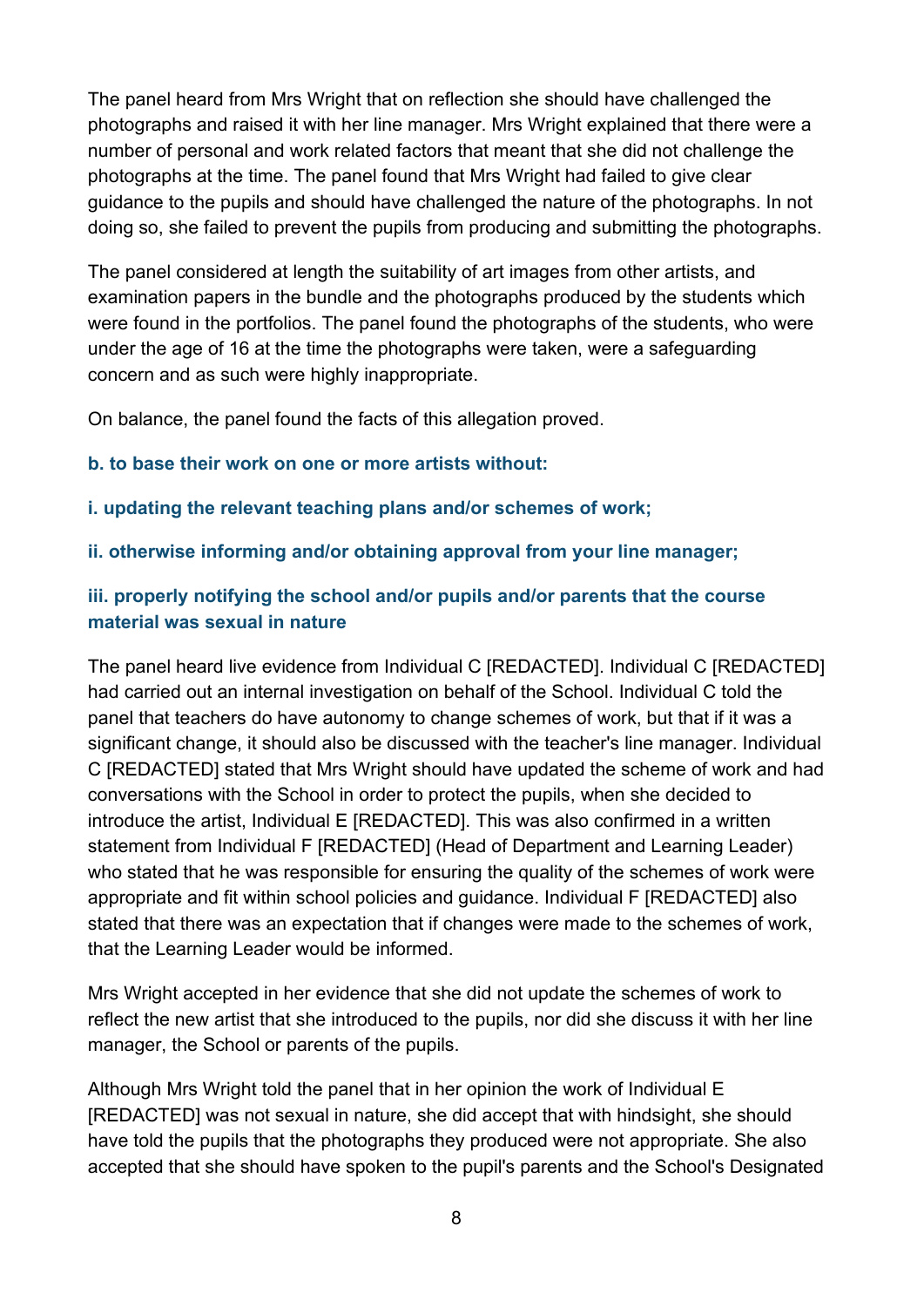Safeguarding Lead, to ensure appropriate support was in place for those students involved. The panel considered the personal and work circumstances that Mrs Wright faced at the relevant time. However, the panel found that Mrs Wright, who was an experienced teacher, ought to have considered that it was possible for the pupils to perceive the artist's work as sexual in nature. As such, safeguarding steps should have been put in place.

The panel assessed the weight and reliability of the evidence, and on the balance of probabilities, it found that Mrs Wright acted as alleged.

The facts of this allegation are found proved.

**2. You permitted and/or failed to prevent one or more pupils from;**

**a. accessing school computing equipment which was logged in to your personal school account;**

**b. viewing material stored on your personal staff area;**

**c. uploading and/or storing material in your personal staff area including photographs and/or videos of one or more pupils and/or young people:**

**i. displaying offensive hand gestures, including whilst wearing school uniform;**

**ii. exposing their torso whilst wearing school uniform;**

**iii. posing with open alcohol container(s);**

**iv. smoking cigarette(s) including whilst in school uniform;**

#### **v. posing in swimwear.**

This allegation was admitted by Mrs Wright. The panel considered that particulars of the allegation 2a and 2c were supported by evidence presented to the panel.

The panel considered Mrs Wright's evidence that she had "*no reasonable option*" other than to allow the students to access school computing equipment which was logged in to her personal school account.

However, in Individual D [REDACTED] evidence, who was in a similar situation in that she had a lack of suitable IT equipment, provided alternative solutions to overcome this issue, that were more appropriate.

The panel did not consider that there was any evidence to support the particular 2b. Therefore, the facts of this allegation are found proved in regards to particulars 2a and 2c only.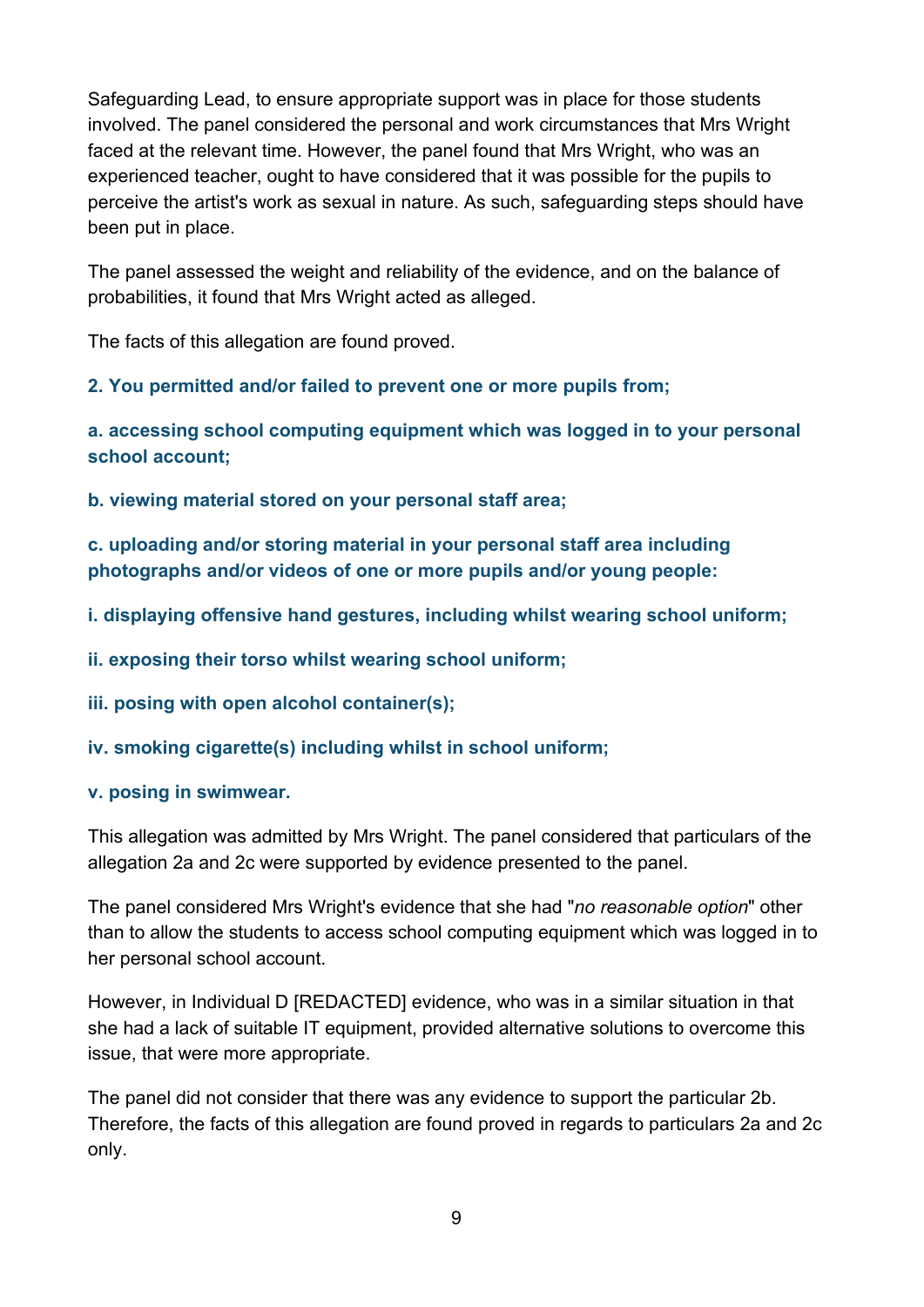#### **3. Following your alleged conduct at Allegations 1 and/or 2 above coming to the school's attention you:**

#### **a. removed Art coursework material from the school site;**

Mrs Wright told the panel that she did have some art coursework at home, but that this was coursework from a different unit, not those subject to the allegations. The evidence provided to the panel was clear in that there was no issue with coursework being taken home by Mrs Wright. This was substantiated by Individual C [REDACTED] in her oral evidence.

The panel assessed the weight and reliability of the evidence, and on the balance of probabilities, it found that Mrs Wright already had the art coursework material at home for the purposes of marking the pupil's work. The panel did not find that there was evidence to support the allegation.

The facts of this particular of the allegation is found not proved.

#### **b. failed to maintain the confidentiality of the school's investigation into your conduct.**

This allegation was admitted by Mrs Wright and was supported by evidence presented to the panel.

The panel noted that Mrs Wright had agreed that Individual G [REDACTED] account was more accurate. In her witness statement, Individual G [REDACTED] stated that she had seen Mrs Wright in the morning, where Mrs Wright told Individual G [REDACTED] that she was worried she was going to be suspended. After the meeting when Mrs Wright was suspended, Mrs Wright then went to Individual G [REDACTED] office and confirmed she had been suspended. This was a clear breach of the instructions given by Individual B [REDACTED] not to discuss the suspension.

With regards to disclosing the investigation to Individual H [REDACTED], Mrs Wright admitted that she told Individual H [REDACTED] that she had been suspended by the School.

Mrs Wright told the panel that she did this as she had seen Individual H [REDACTED] in town during school hours and Mrs Wright felt the need to justify why she was not in School.

The panel considered Mrs Wright's reasons for disclosing that she had been suspended, but found that Mrs Wright had failed to maintain confidentiality as per the instructions given to her by the School.

Therefore, the facts of this particular was found proved.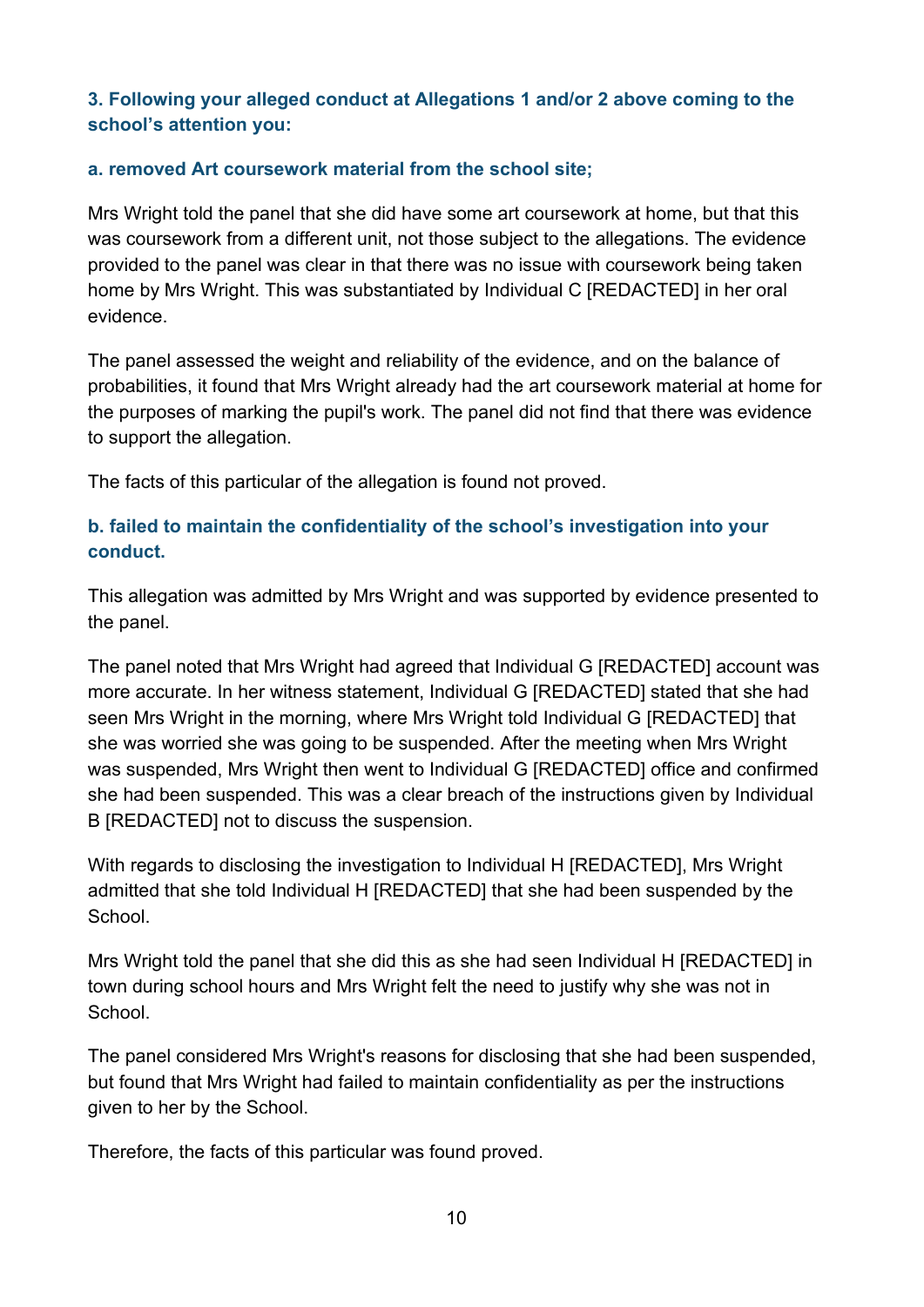#### **4. Your conduct as may be found proven at Allegation 3 above was dishonest and/or lacked integrity.**

The panel considered this particular of the allegation in respect of 3b only as particular 3a was found not proved.

The panel did not consider that the conduct at 3b was dishonest. However, the panel did find that it amounted to a lack of integrity. The panel was mindful that Mrs Wright had discussed the suspension with two individuals on separate occasions, and that this risked the confidentiality of the School's investigation, as well as the reputation of the School. The panel was mindful that teachers are subject to higher ethical and moral standards and in disclosing the suspension, Mrs Wright fell short of those standards.

Therefore, the panel found the facts of this allegation proved, in respect of lack of integrity.

## **Findings as to unacceptable professional conduct and/or conduct that may bring the profession into disrepute**

Having found allegations 1a, 1b, 2a, 2c, 3b and 4 (with respect to a lack of integrity) proved, the panel went on to consider whether the facts of those proved allegations amounted to unacceptable professional conduct and/or conduct that may bring the profession into disrepute.

In doing so, the panel had regard to the document Teacher Misconduct: The Prohibition of Teachers, which is referred to as "the Advice".

The panel was satisfied that the conduct of Mrs Wright, in relation to the facts found proved, involved breaches of the Teachers' Standards. The panel considered that, by reference to Part 2, Mrs Wright was in breach of the following standards:

- **Teachers uphold public trust in the profession and maintain high standards of** ethics and behaviour, within and outside school, by
	- o having regard for the need to safeguard pupils' well-being, in accordance with statutory provisions
- **EXECTER** Teachers must have proper and professional regard for the ethos, policies and practices of the school in which they teach...
- Teachers must have an understanding of, and always act within, the statutory frameworks which set out their professional duties and responsibilities.

The panel was satisfied that the conduct of Mrs Wright amounted to misconduct of a serious nature which fell significantly short of the standards expected of the profession.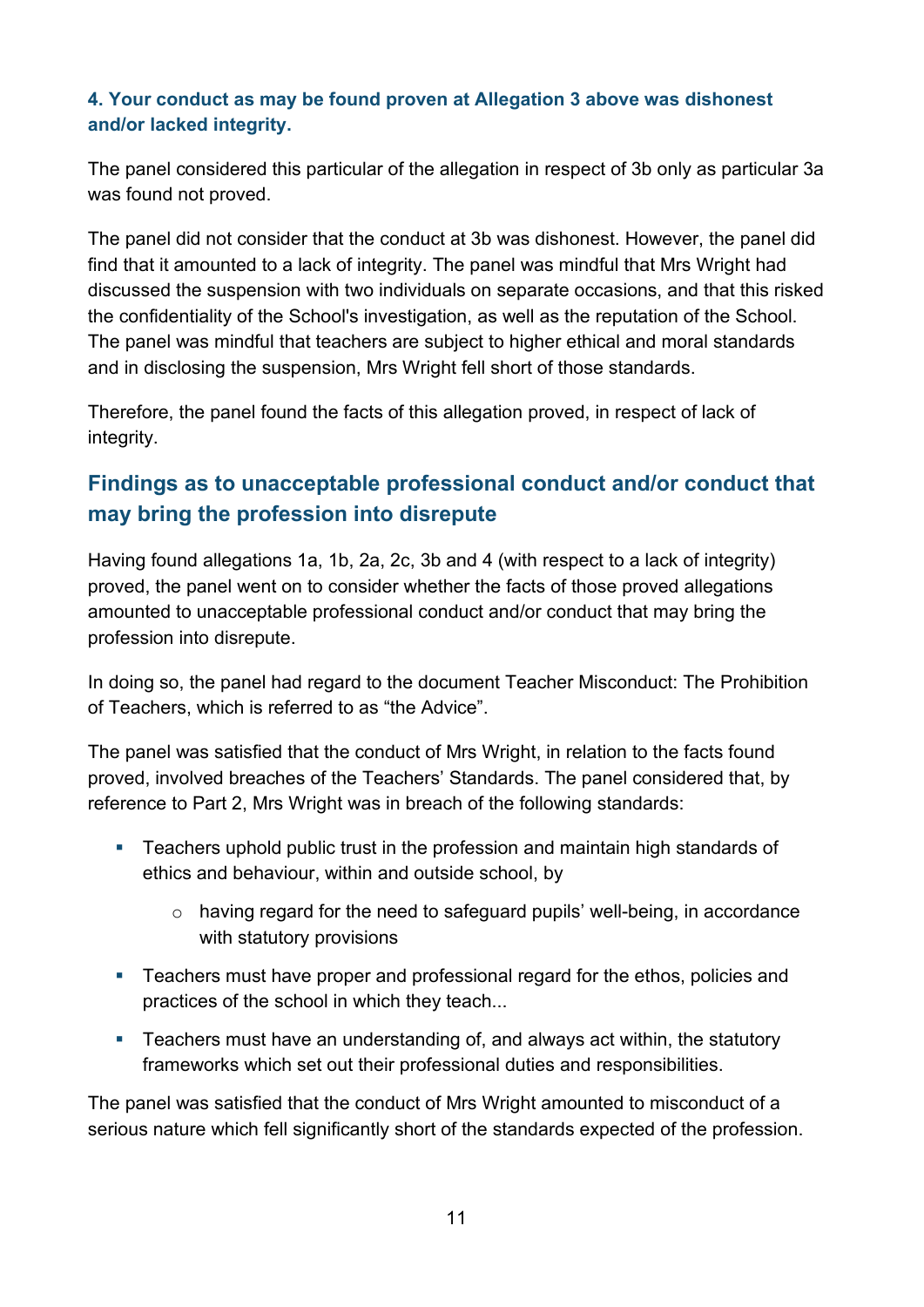The panel also considered whether Mrs Wright's conduct displayed behaviours associated with any of the offences listed on pages 12 and 13 of the Advice. The panel found that none of these offences was relevant.

The panel was mindful that Mrs Wright was an experienced teacher who had been at the School for many years. She had completed safeguarding training and had signed the Digital Technologies Acceptable Use Agreement. As such she should have been fully aware that the photographs produced by the students were inappropriate and a safeguarding concern. In addition, Mrs Wright allowed the students to use her computer whilst she was logged on, which was a clear breach of the Digital Technologies Acceptable Use Agreement.

The panel found that Mrs Wright had acted with a lack of integrity with respect to particular 3b. This was a serious finding.

The panel was satisfied that Mrs Wright's conduct amount to unacceptable professional conduct.

The panel took into account the way the teaching profession is viewed by others and considered the influence that teachers may have on pupils, parents and others in the community. The panel also took account of the uniquely influential role that teachers can hold in pupils' lives and the fact that pupils must be able to view teachers as role models in the way that they behave.

The findings of misconduct are serious, and the conduct displayed would be likely to have a negative impact on the individual's status as a teacher, potentially damaging the public perception. The panel therefore found that Mrs Wright's actions constituted conduct that may bring the profession into disrepute.

In summary, the panel found that Mrs Wright's conduct amounted to both unacceptable professional conduct and conduct that may bring the profession into disrepute.

## <span id="page-11-0"></span>**Panel's recommendation to the Secretary of State**

Given the panel's findings in respect of unacceptable professional conduct/conduct that may bring the profession into disrepute, it was necessary for the panel to go on to consider whether it would be appropriate to recommend the imposition of a prohibition order by the Secretary of State.

In considering whether to recommend to the Secretary of State that a prohibition order should be made, the panel had to consider whether it would be an appropriate and proportionate measure, and whether it would be in the public interest to do so. Prohibition orders should not be given in order to be punitive, or to show that blame has been apportioned, although they are likely to have punitive effect.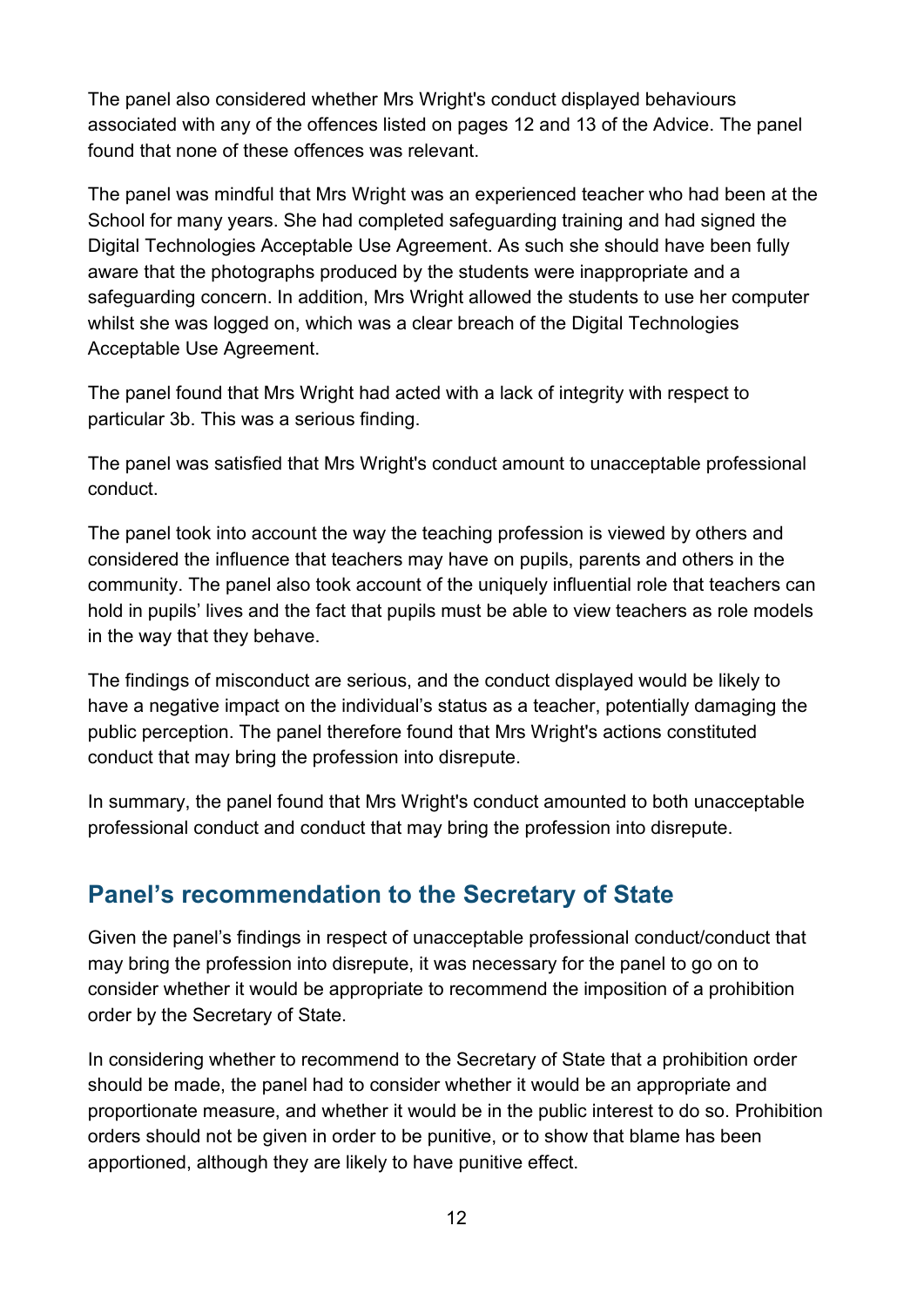The panel had regard to the particular public interest considerations set out in the Advice and, having done so, found a number of them to be relevant in this case, namely, the protection of pupils, the protection of other members of the public, the maintenance of public confidence in the profession, declaring and upholding proper standards of conduct. The panel also considered the interests of retaining the teacher in the profession.

In the light of the panel's findings against Mrs Wright which involved serious findings of misconduct and acting with a lack of integrity, there was a strong public interest consideration in respect of the protection of pupils.

Similarly, the panel considered that public confidence in the profession could be seriously weakened if conduct such as that found against Mrs Wright were not treated with the utmost seriousness when regulating the conduct of the profession.

The panel was of the view that a strong public interest consideration in declaring proper standards of conduct in the profession was also present as the conduct found against Mrs Wright was outside that which could reasonably be tolerated.

The panel did have in mind whether the right balance had been struck in regards to the rights of the teacher in being able to continue to teach, and the public interest considerations that were present in this case.

In view of the clear public interest considerations that were present, the panel considered carefully whether or not it would be proportionate to impose a prohibition order, taking into account the effect that this would have on Mrs Wright.

In carrying out the balancing exercise, the panel had regard to the public interest considerations both in favour of, and against, prohibition as well as the interests of Mrs Wright. The panel took further account of the Advice, which suggests that a prohibition order may be appropriate if certain behaviours of a teacher have been proved. In the list of such behaviours, those that were relevant in this case were:

- serious departure from the personal and professional conduct elements of the Teachers' Standards;
- **EXEDENT MISCONDUCT** misconduct seriously affecting the safeguarding and well-being of pupils;

Even though some of the behaviour found proved in this case indicated that a prohibition order would be appropriate, the panel went on to consider the mitigating factors. Mitigating factors may indicate that a prohibition order would not be appropriate or proportionate.

The panel found that Mrs Wright's actions were deliberate. In particular, Mrs Wright accepted that she was aware that she had not followed the School's policy when she allowed students to use the computer when it was logged on to her personal school account.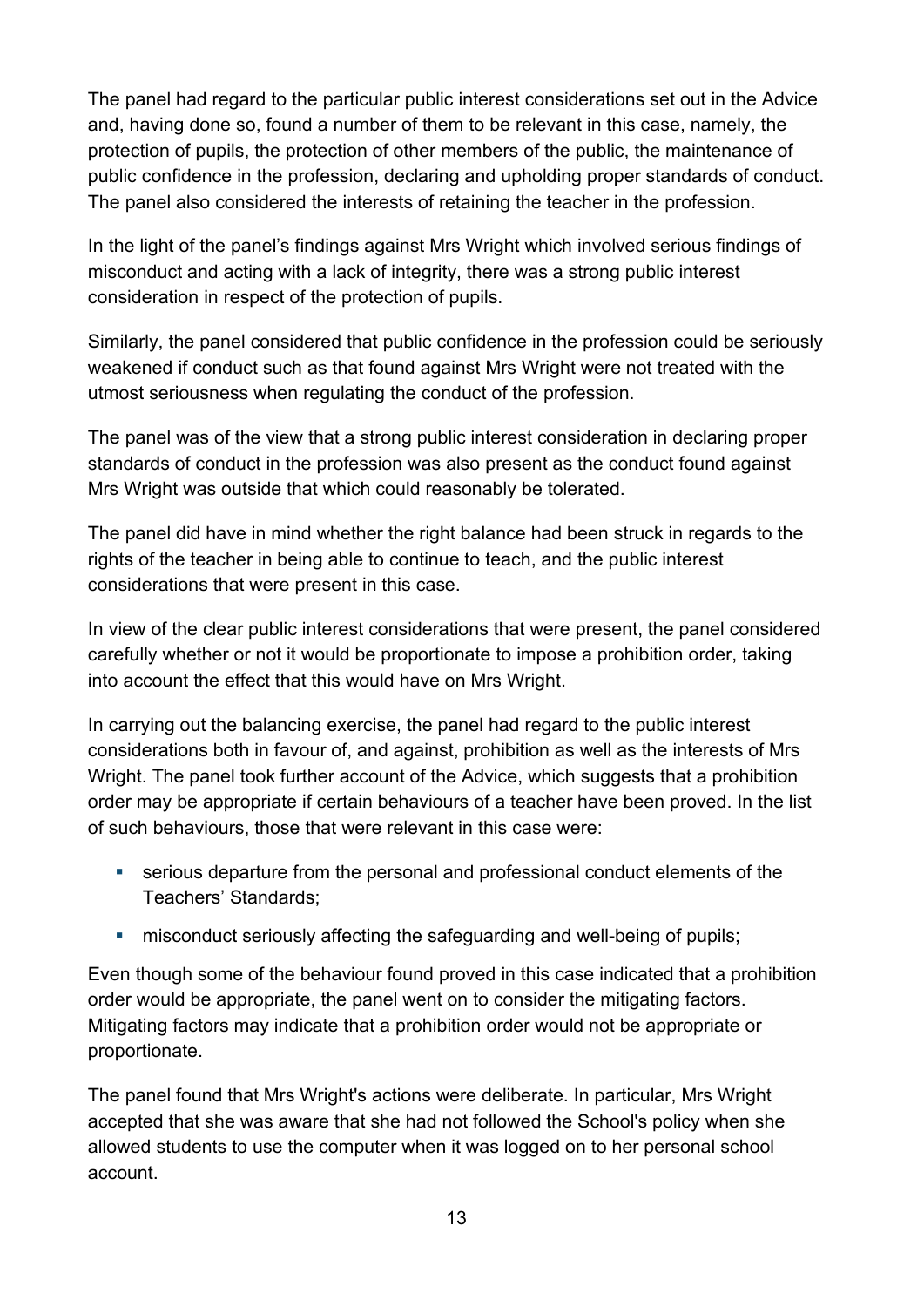The panel found that there was no evidence to suggest that Mrs Wright was acting under duress.

Mrs Wright did have a previous good history and the panel were not made aware of any previous safeguarding concerns. The panel took in to consideration the character testimonials provided in the bundle. In particular, it noted the character reference from Individual I [REDACTED] who had worked with Mrs Wright up until 2013. Individual I [REDACTED] stated that at that time of working with her Mrs Wright was *"a very capable and experienced teacher, who provides students in her classes with an engaging and appropriate curriculum"* and further stated that he "*had no hesitation in seeking her advice and support on issues surrounding teaching, learning and safeguarding*".

Whilst the panel was satisfied that there was a low risk of repetition, it did not find that Mrs Wright had fully reflected on the safeguarding implications of allowing pupils to take photographs of themselves or others in a state of undress. During the course of the hearing, Mrs Wright carried out research, and produced to the panel, a risk assessment to be used when considering artistic content.

The panel first considered whether it would be proportionate to conclude this case with no recommendation of prohibition, considering whether the publication of the findings made by the panel would be sufficient.

The panel was of the view that, applying the standard of the ordinary intelligent citizen, it would not be a proportionate and appropriate response to recommend no prohibition order. Recommending that the publication of adverse findings would be sufficient would unacceptably compromise the public interest considerations present in this case, despite the severity of the consequences for Mrs Wright of prohibition.

The panel was of the view that prohibition was both proportionate and appropriate. The panel decided that the public interest considerations outweighed the interests of Mrs Wright. The risk of harm, due to the lack of safeguarding pupils, was a significant factor in forming that opinion. Accordingly, the panel made a recommendation to the Secretary of State that a prohibition order should be imposed with immediate effect.

The panel went on to consider whether or not it would be appropriate for it to decide to recommend a review period of the order. The panel was mindful that the Advice states that a prohibition order applies for life, but there may be circumstances, in any given case, that may make it appropriate to allow a teacher to apply to have the prohibition order reviewed after a specified period of time that may not be less than 2 years.

The Advice indicates that there are behaviours that, if proved, would militate against the recommendation of a review period. The panel found that none of these were relevant.

The panel found that Mrs Wright had not fully reflected, some 4 years after the event. In particular, the panel determined that Mrs Wright had not fully accepted that the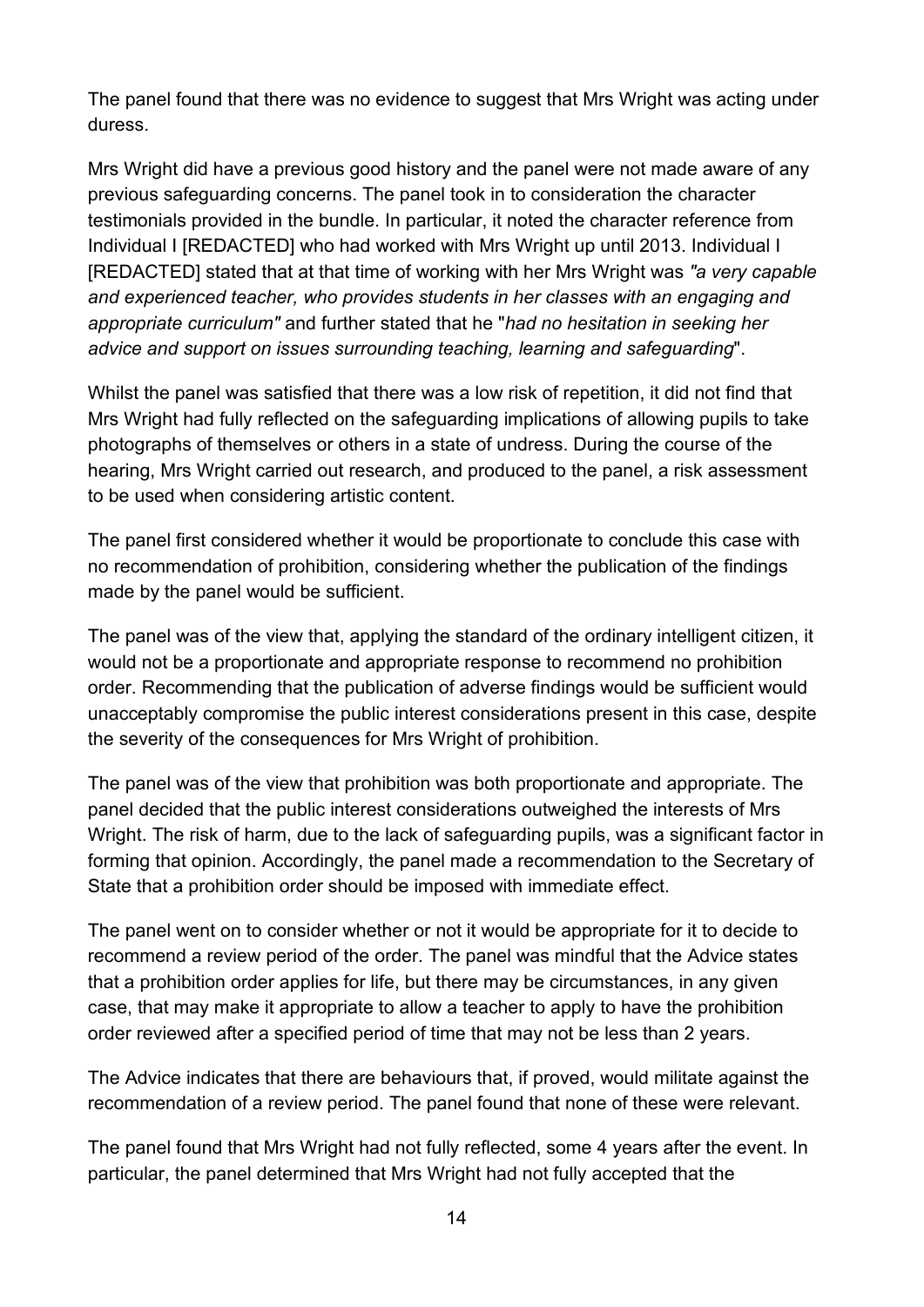photographs of the pupils were totally inappropriate. Although she had stated that with hindsight that other people may view the artwork as inappropriate, Mrs Wright did not accept that the photographs of the pupils were inappropriate.

The panel decided that the findings indicated a situation in which a review period would be appropriate and, as such, decided that it would be proportionate, in all the circumstances, for the prohibition order to be recommended with provisions for a review period. The panel determined that a 2 year review period was appropriate and proportionate.

The panel considered that any future panel would be assisted by evidence from Mrs Wright of clear insight and understanding of the safeguarding implications of her actions.

# <span id="page-14-0"></span>**Decision and reasons on behalf of the Secretary of State**

I have given very careful consideration to this case and to the recommendation of the panel in respect of both sanction and review period.

In considering this case, I have also given very careful attention to the Advice that the Secretary of State has published concerning the prohibition of teachers.

In this case, the panel has found some of the allegations proven and found that those proven facts amount to unacceptable professional conduct and conduct that may bring the profession into disrepute. In this case, the panel has found some of the allegations not proven (including 2b and 3a, as well as finding allegation 4 proven only in respect of integrity regarding 3b). I have therefore put all of those matters entirely from my mind.

The panel has made a recommendation to the Secretary of State that Mrs Emma Wright should be the subject of a prohibition order, with a review period of two years.

In particular, the panel has found that Mrs Wright is in breach of the following standards:

- Teachers uphold public trust in the profession and maintain high standards of ethics and behaviour, within and outside school, by
	- o having regard for the need to safeguard pupils' well-being, in accordance with statutory provisions
- **Teachers must have proper and professional regard for the ethos, policies and** practices of the school in which they teach...
- Teachers must have an understanding of, and always act within, the statutory frameworks which set out their professional duties and responsibilities.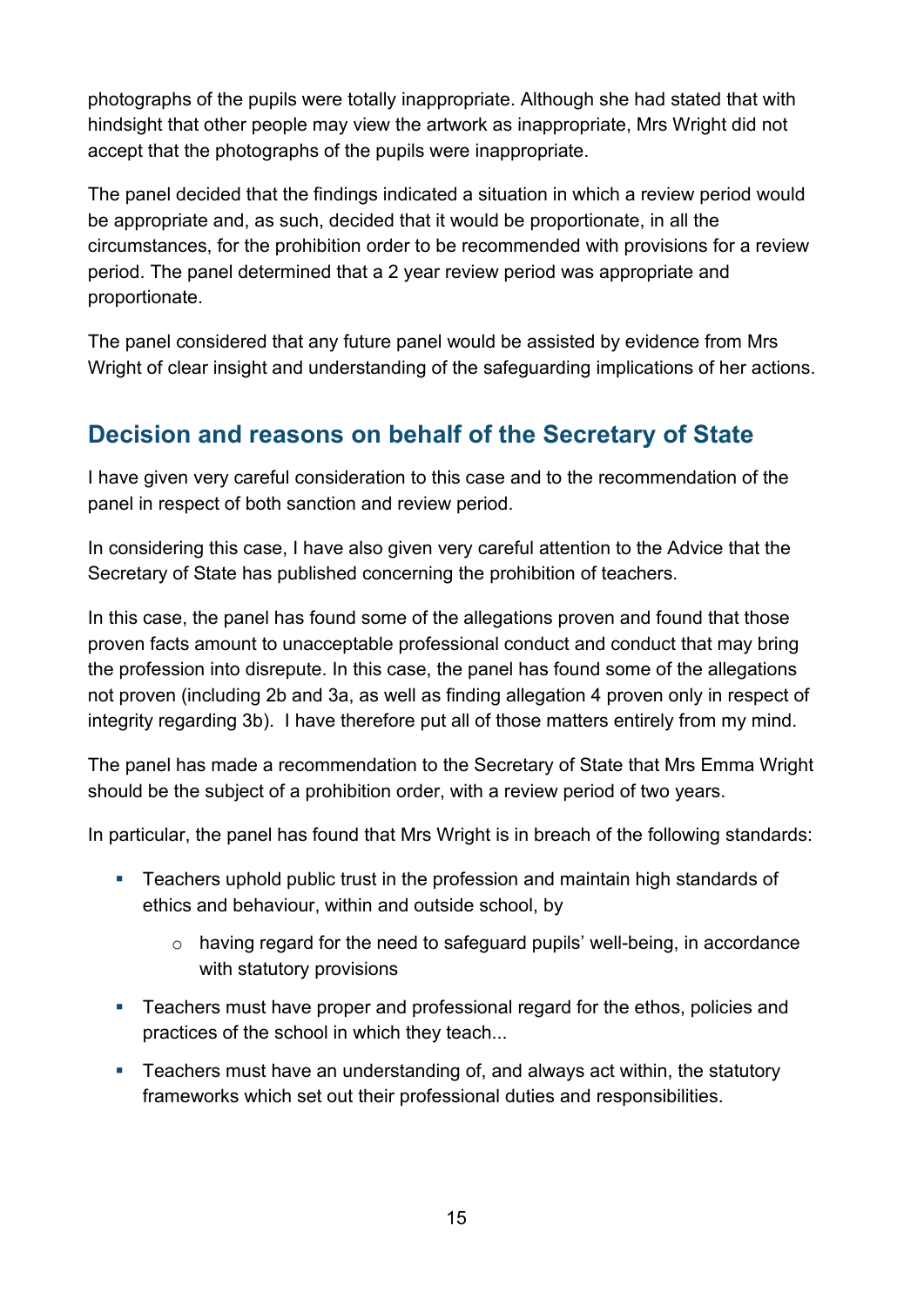The panel was also, "satisfied that the conduct of Mrs Wright amounted to misconduct of a serious nature which fell significantly short of the standards expected of the profession."

I have to determine whether the imposition of a prohibition order is proportionate and in the public interest. In considering that for this case, I have considered the overall aim of a prohibition order which is to protect pupils and to maintain public confidence in the profession. I have considered the extent to which a prohibition order in this case would achieve that aim taking into account the impact that it will have on the individual teacher. I have also asked myself, whether a less intrusive measure, such as the published finding of unacceptable professional conduct and conduct that may bring the profession into disrepute, would itself be sufficient to achieve the overall aim. I have to consider whether the consequences of such a publication are themselves sufficient. I have considered therefore whether or not prohibiting Mrs Wright, and the impact that will have on the teacher, is proportionate and in the public interest.

In this case, I have considered the extent to which a prohibition order would protect children and safeguard pupils. The panel has observed, "she should have been fully aware that the photographs produced by the students were inappropriate and a safeguarding concern." A prohibition order would therefore prevent such a risk from being present in the future.

I have also taken into account the panel's comments on insight and remorse, which the panel sets out as follows, "The panel found that Mrs Wright had not fully reflected, some 4 years after the event. In particular, the panel determined that Mrs Wright had not fully accepted that the photographs of the pupils were totally inappropriate. Although she had stated that with hindsight that other people may view the artwork as inappropriate, Mrs Wright did not accept that the photographs of the pupils were inappropriate."

In my judgement, the lack of full insight means that there is some risk of the repetition of this behaviour and this puts at risk the future wellbeing of pupils. I have therefore given this element considerable weight in reaching my decision.

I have gone on to consider the extent to which a prohibition order would maintain public confidence in the profession. The panel observe that it, "took into account the way the teaching profession is viewed by others and considered the influence that teachers may have on pupils, parents and others in the community. The panel also took account of the uniquely influential role that teachers can hold in pupils' lives and the fact that pupils must be able to view teachers as role models in the way that they behave."

I am particularly mindful of the finding of lack of integrity in respect of allegation 3b in this case and the impact that such a finding has on the reputation of the profession.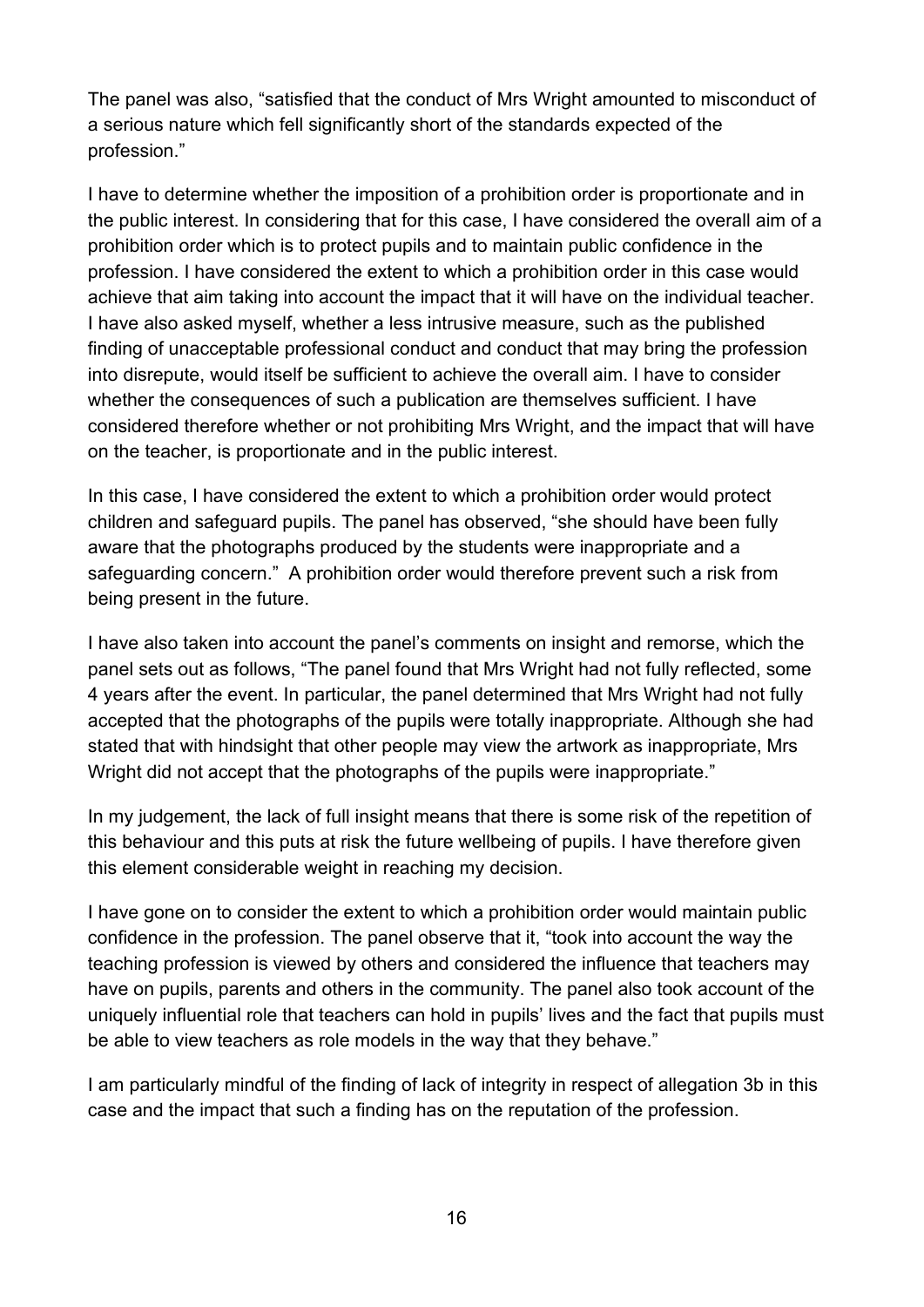I have had to consider that the public has a high expectation of professional standards of all teachers and that the public might regard a failure to impose a prohibition order as a failure to uphold those high standards. In weighing these considerations, I have had to consider the matter from the point of view of an "ordinary intelligent and well-informed citizen."

I have considered whether the publication of a finding of unacceptable professional conduct, in the absence of a prohibition order, can itself be regarded by such a person as being a proportionate response to the misconduct that has been found proven in this case.

I have also considered the impact of a prohibition order on Mrs Wright herself. The panel comment "Mrs Wright did have a previous good history and the panel were not made aware of any previous safeguarding concerns. The panel took in to consideration the character testimonials provided in the bundle."

A prohibition order would prevent Mrs Wright from teaching and would also clearly deprive the public of her contribution to the profession for the period that it is in force.

In this case, I have placed considerable weight on two of the panel's comments. The panel has said, "it did not find that Mrs Wright had fully reflected on the safeguarding implications of allowing pupils to take photographs of themselves or others in a state of undress" and, "The risk of harm, due to the lack of safeguarding pupils, was a significant factor in forming that opinion."

I have given less weight in my consideration of sanction therefore, to the contribution that Mrs Wright has made to the profession. In my view, it is necessary to impose a prohibition order in order to maintain public confidence in the profession. A published decision, in light of the circumstances in this case, that is not backed up by full insight, does not in my view satisfy the public interest requirement concerning public confidence in the profession.

For these reasons, I have concluded that a prohibition order is proportionate and in the public interest in order to achieve the intended aims of a prohibition order.

I have gone on to consider the matter of a review period. In this case, the panel has recommended a 2 year review period. This is the minimum allowed for in the regulations.

I have considered the panel's comments, "The panel determined that a 2 year review period was appropriate and proportionate."

I consider therefore that a two year review period is required to satisfy the maintenance of public confidence in the profession.